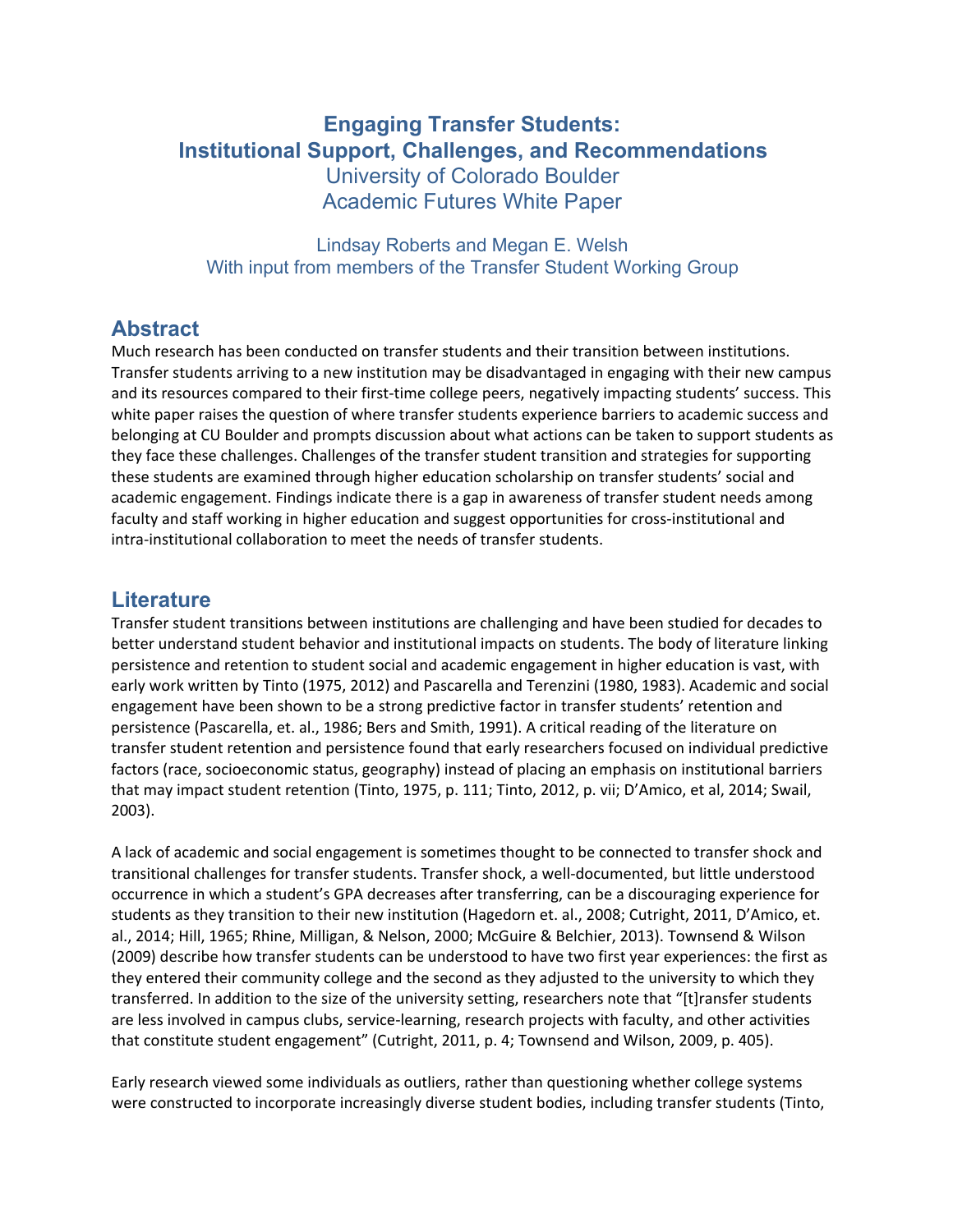1975, p. 117). Recent research highlights changes to institutional programming or processes so that they contribute positively to students' academic and social engagement at the receiving institution (Swail, 2003). There is disagreement, however, about which factors are most important for different student groups. For instance, academic engagement has been shown to be more important than social engagement for students in some studies involving underrepresented groups (Crisp and Nunez, 2014, p. 308; Lester, Leonard, and Mathias, 2013; Townsend and Wilson, 2009; Townsend and Wilson, 2006), calling into question whether academic and social engagement factors are consistent across student demographics (Tierney & Sablan, 2014; Crisp and Nunez, 2014). For example, among underrepresented minority students, study groups and faculty interaction were not found to contribute positively for transfer, though they are positively associated with transfer for White students and have long been associated as positive indicators of academic engagement (Crisp and Nunez, 2014, p. 308). This example provides support for criticism of early research and models which focused on describing and predicting the experience of white, middle-class students (Tierney & Sablan, 2014).

 The typically larger class sizes and the awareness of pre-established social and academic networks of continuing university students may function as barriers that transfer students need to overcome. Yet, research suggests academic and social engagement can be fostered in a multitude of ways, including transfer student-specific orientations and workshops, engaging student-led organizations to help transfer students network, supporting cohort models, and collaborating across student services (Lanaan, Starobin, Eggleston, 2010, p. 196; Deil-Amen, 2011, p. 69; D'Amico et al, 2014, p. 383). Family and community support have been shown to benefit students' academic engagement, while studying with peers is positively associated with social engagement (D'Amico et al, 2014, p. 383, p. 386; Lester, Leonard, and Mathias, 2013). Scholars advocate creating personalized pathways for transfer students (Poisel and Joseph, 2011; Still, 1990). Proposed solutions include cross-institutional relationships, communication, and planning to ease transitions from two-year to four-year academic institutions (Staines, 1996; Still, 1990; McCallister, Gregor, & Joyner, 2015).

#### **Sample Unit on Campus: Academic Libraries**

 Some of these strategies can be applied to academic libraries. More than 50 recent studies from the Assessment in Action project suggest that academic libraries contribute to student success and retention (Association of College & Research Libraries, 2017). Oliveira (2017) stated that the main factors associated with academic libraries that are positively correlated to student retention are "library instruction; spaces which provide social interaction and learning; and general materials' use" (p. 310). Library instruction may also lessen library anxiety, a well-documented phenomena experienced by college students which necessitates understanding and intervention from libraries in order to engage students in a successful library experience (Jiao and Onwuegbuzie, 1997, p. 385). Mellon (1986) and Bostick (1992) found a significant number of students experience feelings of fear and inadequacy relating to library research, while Mellon also identified library instruction sessions considerably reduced library anxiety. Staines (1996) concluded that library instruction "differ[s] extensively in instructional design" from two-year to four-year schools which could make the transition between institutions difficult for transfer students. An Ohio study (see Phillips & Atwood, 2010) examined services two-year and four-year libraries offered to transfer students, revealing a gap in awareness of transfer student needs and lack of recognition of the role libraries can play in transfer students' successful transitions. Others have found that when students do not receive library instruction they are at a disadvantage (Cox & Johnson, 1992). Similar unit-specific research can be found for student services and academic units across campus.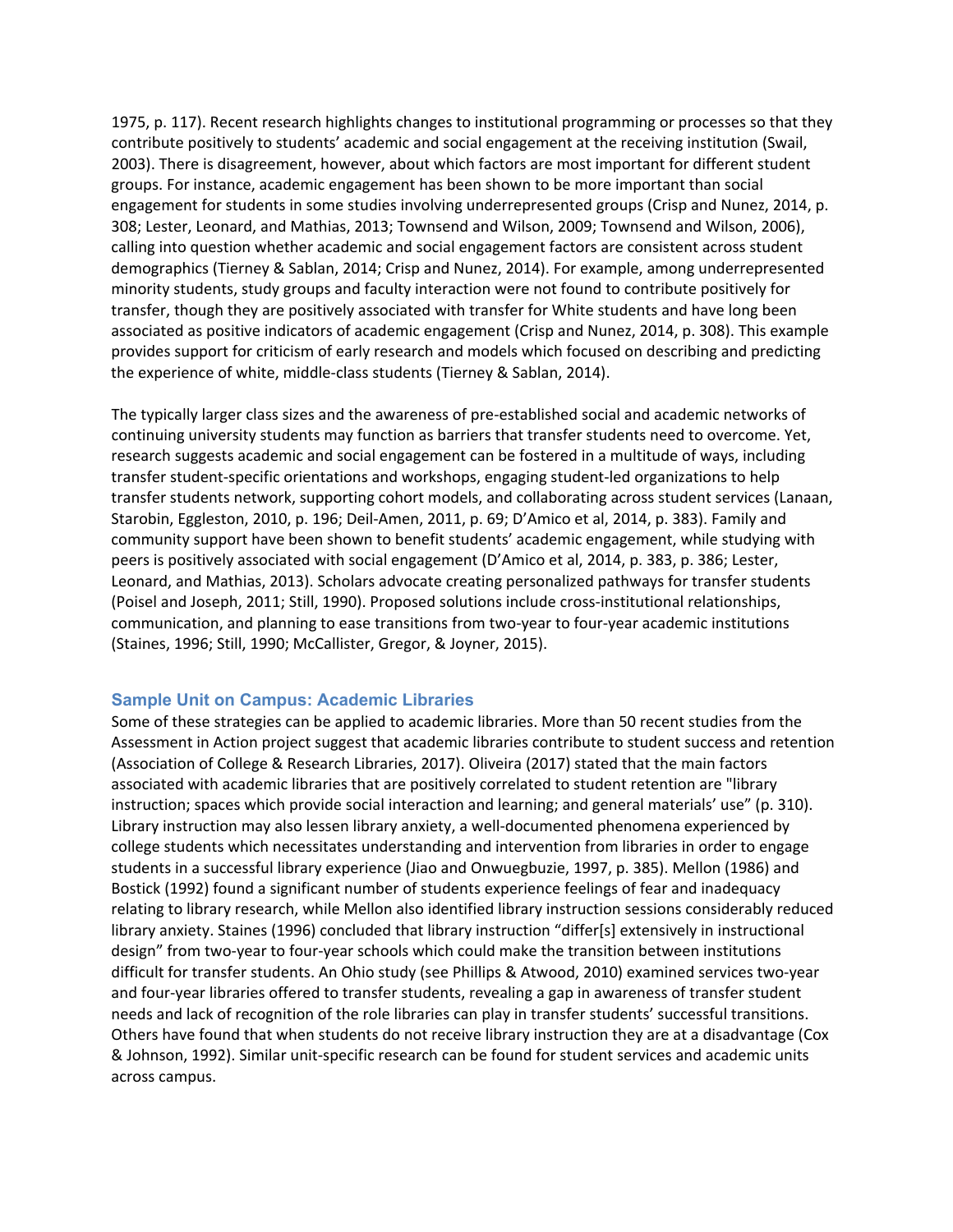#### **Conclusion**

 Reviewing trends in educational enrollment and educational equity suggest institutions must continue to work to meet the needs of transfer students, nontraditional students, and students from diverse backgrounds. It is important to consider that, according to 2016 Integrated Postsecondary Education Data System (IPEDS) data, two-year institutions serve greater numbers of non-White students and are much more likely to have less stringent admissions policies than their four-year counterparts (National Center for Education Statistics, 2017, p. 243, 250). As a recent Department of Education report noted, in spite of increases in educational attainment for underrepresented students in recent decades, participation of students of color "decreases at multiple points across the higher education pipeline" (Office of Planning, Evaluation, and Policy Development, 2016, p. 2). Ensuring that students from diverse backgrounds have access and smooth transitions from community colleges to four-year institutions is especially important for countering inequities across higher education.

### **Current Actions**

 Various stakeholders across CU Boulder are beginning to address the challenges faced by transfer students. These are a few of the groups and programs of which the authors are aware.

- ● **Transfer Student Working Group**: A recently developed group of faculty and staff from departments across campus including New Student & Family Programs, Admissions, Cultural Unity and Engagement Center, and more. The group examines questions about who the CU transfer population consists of and why they transfer to and from CU. Additionally the group asks how members can support transfer students within their "realms of influence."
- **● Creating Academic Pathways in STEM (CAPS) Grant**: A National Science Foundation (NSF) grant promoting inter-institutional collaboration across two and four-year institutions in Colorado. Goals of the project include "increas[ing] the number of students, and the quality of preparation, from historically underrepresented populations in the STEM field" and "creat[ing] effective partnerships with 2-year colleges and 4-year universities" (Miller, 2017).
- **● Non-traditional Student Organization (NTSO)**: The NTSO supports the social and academic needs of non-traditional students, including transfer students, at CU. It "is a community of non-traditional students providing support for each other, both academically and professionally, and to make the transition back into school easier for new adult students" (Non-Traditional Student Organization, unpublished report, 2017).
- **● Transfer Student Survey and**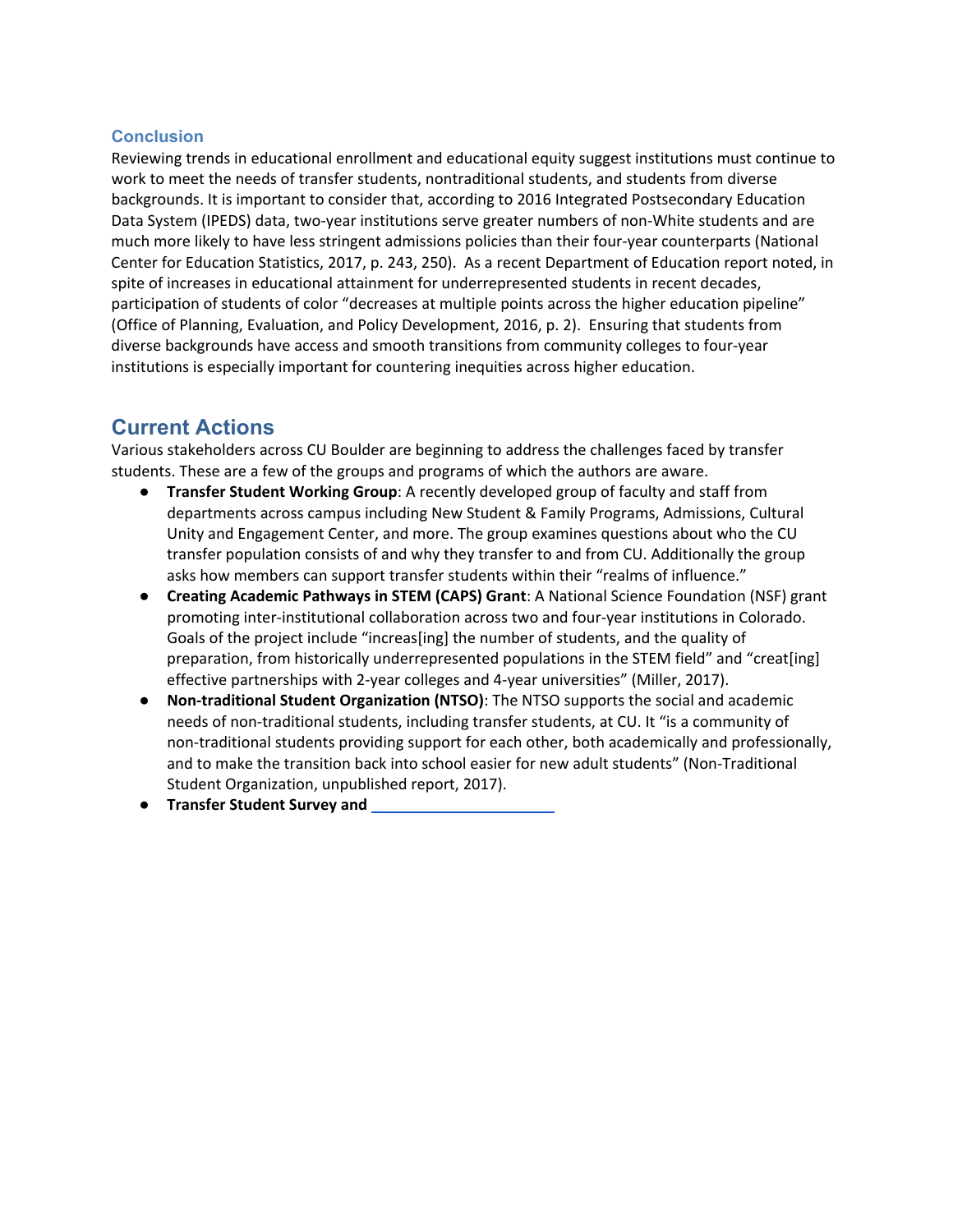are navigating the institution easily. In fact, in a survey sponsored by the Non-Traditional Student Organization (which includes Transfer Students), respondents reported wanting to learn how to navigate campus systems, such as the library, dining, and advising, on campus (Non-Traditional Student Organization, unpublished report, 2017).

- **● Welcome transfer students.** Read research that suggests ways of meeting the needs of minority and low-income transfer students. Consider hosting a welcome activity for transfer students in your department or participating in transfer student orientations. Explore whether your department could meet transfer student needs by sending a welcome email to transfer students or creating a transfer student guide for your department or unit (Tag, 2004). Townsend and Wilson (2009) recommend that two-year and four-year staff and faculty promote discipline-specific clubs and professional organizations on campus as well as talk about undergraduate research opportunities with faculty.
- **● Be informed and collect more complete data.** Knowing how many institutions students have attended before arriving, why students choose to attend CU, and where students go after they leave CU can help paint a fuller picture of transfer student needs. Find data on how many transfer students are arriving to your department or transferring from your department. Which local schools are sending and receiving the most transfer students? Could your department reach out to staff at those institutions to form partnerships? Dialogue across two and four-year institutions may ease transfer students' transitions (Staines, 1996; Phillips and Atwood, 2010). Beyond dialogue, consider field trips for transfer students or co-curriculum planning sessions with local two-year or four-year institutions.
- **● Build partnerships.** Consider CU Boulder's participation in partnerships with local and regional institutions, such as the existing Colorado [Challenge](https://highered.colorado.gov/cochallenge/whatwedo.html) program that helps with college counseling and adjustment to college life.
- **● Develop and utilize a robust peer mentoring program.** These programs have been shown to be beneficial for the well-being and retention of underrepresented students and transfer students (Shotton, 2007; Office of Planning, Evaluation, and Policy Development, 2016, p. 40; Flaga, 2006).
- **• Participate in and honor statewide articulation agreements. Existing state programs like** [Guaranteed](https://highered.colorado.gov/academics/transfers/gtpathways/curriculum.html) Transfer Pathways, [Transfer](https://highered.colorado.gov/academics/transfers/TransferDegrees.html) Degrees, and [Degree](https://degreewithinreach.wordpress.com/) Within Reach are intended to facilitate smoother transitions for students. Making sure CU Boulder academic units are aware of and align curriculum with these existing programs to ensure that students get full benefits from these partnerships.
- **● Create a centralized office for Transfer Student Admissions,** similar to University of Colorado Denver, that can help students navigate the transfer admissions process and early days on campus from one office.
- **● Improve processes and speed around transfer credit approvals at CU Boulder.** In addition to cooperation with state transfer credit programs, consider portfolios, competency-based credit, and exams that offer credit can also support student transitions (Yackey, 2016).

# **[References](https://docs.google.com/document/d/1CG4Cr0AQFiV8VPonsccjk6DdrlH9IK5J42v4A6806fQ/edit?usp=sharing)**